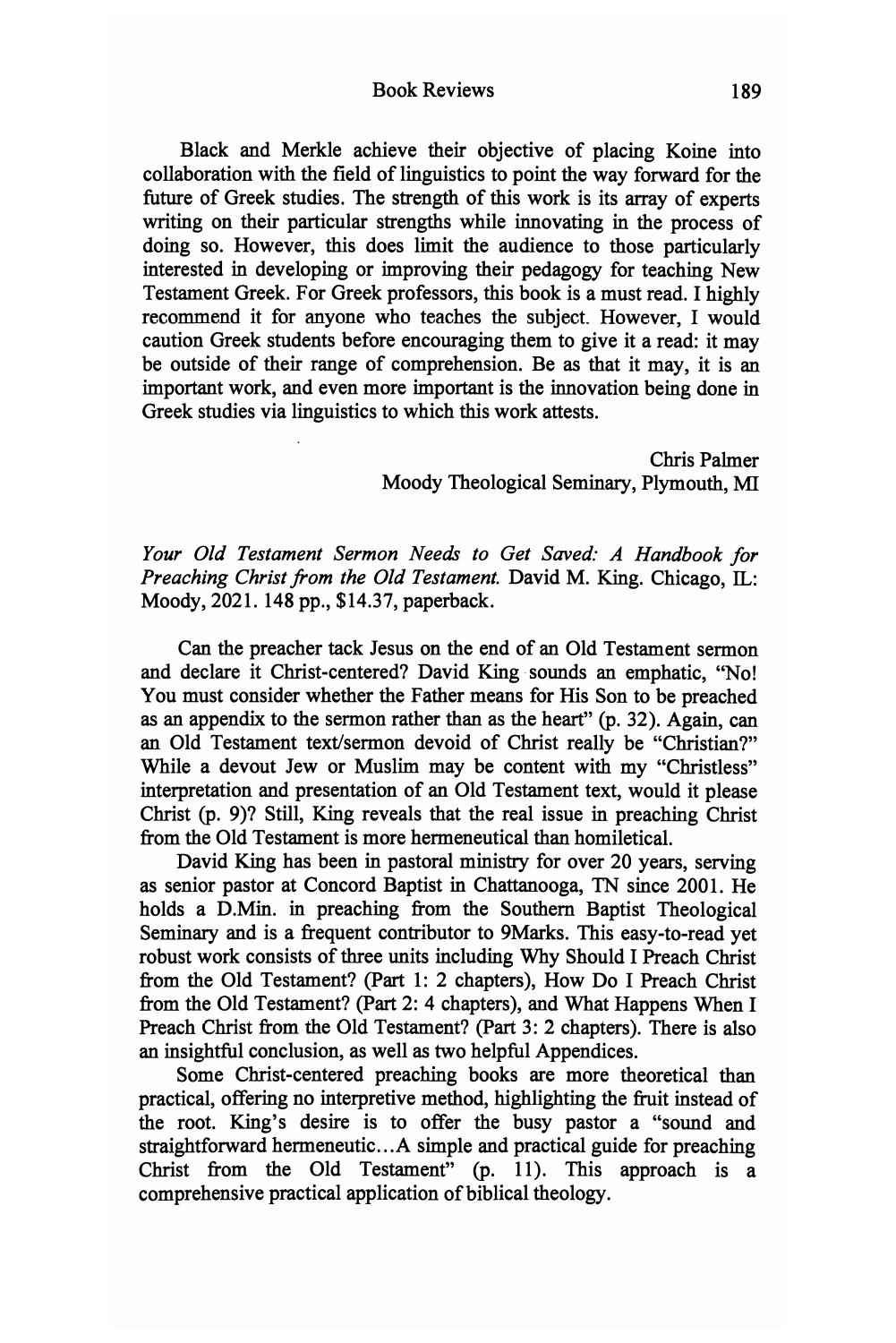The first two chapters probe the exegetical and theological necessities for why one should preach from the Old Testament. King is not content to simply present Christ in the Old Testament in a generic way, but instead commends the hermeneutical conviction that part of the Old Testament finds fulfillment in the *incarnate* Christ. This *exegetical necessity* follows the pattern of Christ and the apostles: (1) all the Old Testament—the Law, the Prophets, and the Writings—points to Jesus, (2) Old Testament texts lacking explicit anticipation of Jesus are part of an Old Testament canon that by its very nature witnesses to Jesus, (3) no Old Testament text can be rightly interpreted without understanding how it has been fulfilled in Jesus, (4) learning at the Master's feet the apostles adopted a broad prophetic understanding of the Old Testament, and (5) the apostles encouraged reading the Old Testament as Christian Scripture.

The basis for *theological necessity* is: (1) *progressive revelation*—if Christ is the final word from God (Heb  $1:1-2$ ), then all preceding words point to him; hence, "preaching Christ from the Old Testament is not only possible but sensible and even obligatory" (p. 33); (2) the *new covenant in Christ*—though the old covenant *is* obsolete, the Old Testament *is not*; (3) *canonical context*—context includes all the Scriptures; (4) *Christ, our mediator*—only through Christ can we follow the Old Testament; and (5) the *telos* of Preaching—God's aim is for believers to be mature in Christ (Eph 4:12-13), and this includes*from* the Old Testament.

Chapters 3-6 cover "The Preaching Text, Fulfillment in Christ, Case Studies in Fulfillment" and "From Christ to Us." This is the heart of the book, and King's Christ-centered hermeneutic materializes here—an interpretative process that leads to "preaching the Old Testament in light of Jesus and the gospel and the Kingdom inaugurated in His coming" (pp. 12-13). King states candidly:

Connecting the Old Testament to Jesus Christ demands nothing less. Laying the rail between text and fulfillment requires an interpretive skill and perseverance because the path isn't always plain. It's one thing to *believe* everything is fulfilled in Christ, but it's another thing entirely to clear a path between the passage and Jesus (p. 48).

The clear path King suggests is (1) *text*—select and faithfully exegete an Old Testament text for preaching, (2) *Christ*—^understand how Jesus fulfills this text, and (3) *us*—by transformative application show people how the gospel affects them.

The last two chapters (Part 3) discuss "Problems to Avoid and Benefits to Enjoy." For example, one should avoid landmines such as *focusing too narrowly on Christ*: in our haste to be Christ-centered, we may preach as if the Father and Spirit do not exist. Also be aware of *moving too quickly to Christ,* short-circuiting the text to get to Christ. It is possible to be Christ-centered *and* exegetically sound (p. 119). Finally, avoid *resting too lazily in Christ',* do not forget there are implications to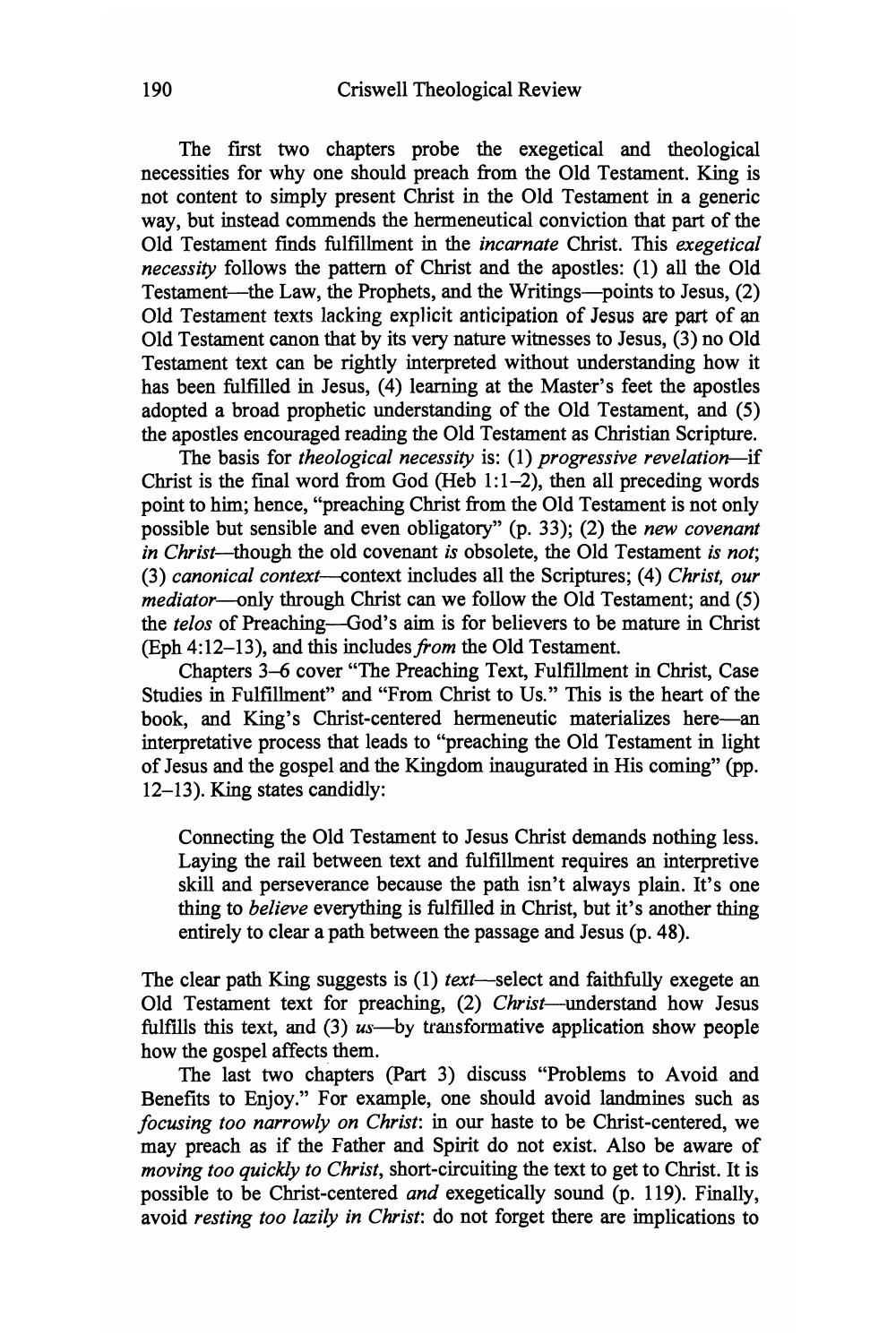obey in the text. Benefits are many: (1) nobler mission, (2) healthier church, (3) holier freedom, (4) freer holiness, (5) greater maturity, (6) stouter evangelism, (7) purer message, (8) deeper love, (9) smaller Bible, and (10) bigger Bible.

King notes a trio of positives. First, consider chapter 4 that answers, 'How is the main point of the passage fulfilled in Christ?" One of the more salient points made by King for his hermeneutic is, "Instead of asking only, 'How do I read this text?' ask yourself also, 'How would Jesus have read this text?'" (p. 61) King supplies six categories for "how" Jesus fulfills a passage: (1) prophetic promise, (2) ethical instruction, (3) fallen humanity, (4) typological revelation, (5) narrative progression, or (6) theological theme. The reader will find his discussion on typology enlightening, for typology is not about interpretive imagination—it must have biblical warrant (p. 77).

Chapter 6 will benefit even the ablest exegete, for it answers, "How do you make Christ-centered application from Old Testament texts, moving from Christ to us?" King uncomplicates what many obscure by instructing preachers to discern whether the text's main point has been retained, retooled, or retired in Christ (p. 99). Since preaching is a call to action, application is essential, but not at the cost of Christ or the text. Application for this approach assumes (1) the New Testament is paramount,  $(2)$  union with Christ is absolute,  $(3)$  the now/yet tension is essential, and (4) the old covenant is obsolete.

Also worth noting is King's obvious love for both Christ and the Old Testament: "If Jesus is Lord, then He is Lord over the Old Testament and Lord over our Old Testament sermons, too" (p. 19). If our understanding of the Old Testament marginalizes or neglects Christ, we have misunderstood the Scriptures (p. 24). The question still lingers why preach any text without Christ? (p. 42). If the preacher does not include Christ, then what exactly is he preaching (p. 59)?

This exceptional book suffers no downside. It will ably serve the pulpit, the pew, and the academy, for it addresses the all-too-real tendency to make Jesus a postscript in a Christian sermon. King sagaciously prods every preacher, "Good intentions don't automatically yield sound interpretation" (p. 10). If *Your Old Testament Sermon Needs to Get Saved,* then homiletical salvation will only come through hermeneutical salvation (pp. 20-21). If you are looking to further hone your skills on preaching Christ from the Old Testament, look no further than King or turn to the classic, Bryan Chapell, *Christ-Centered Preaching'. Redeeming the Expository Sermon* (Baker Academic, 3"^ ed., 2018). May we preach Christ in all our sermons, for he is the final Word to whom the rest of the Word points (John 1:1; Col 1:28; Heb 1:1-2).

> Tony A. Rogers Southside Baptist Church, Bowie, Texas